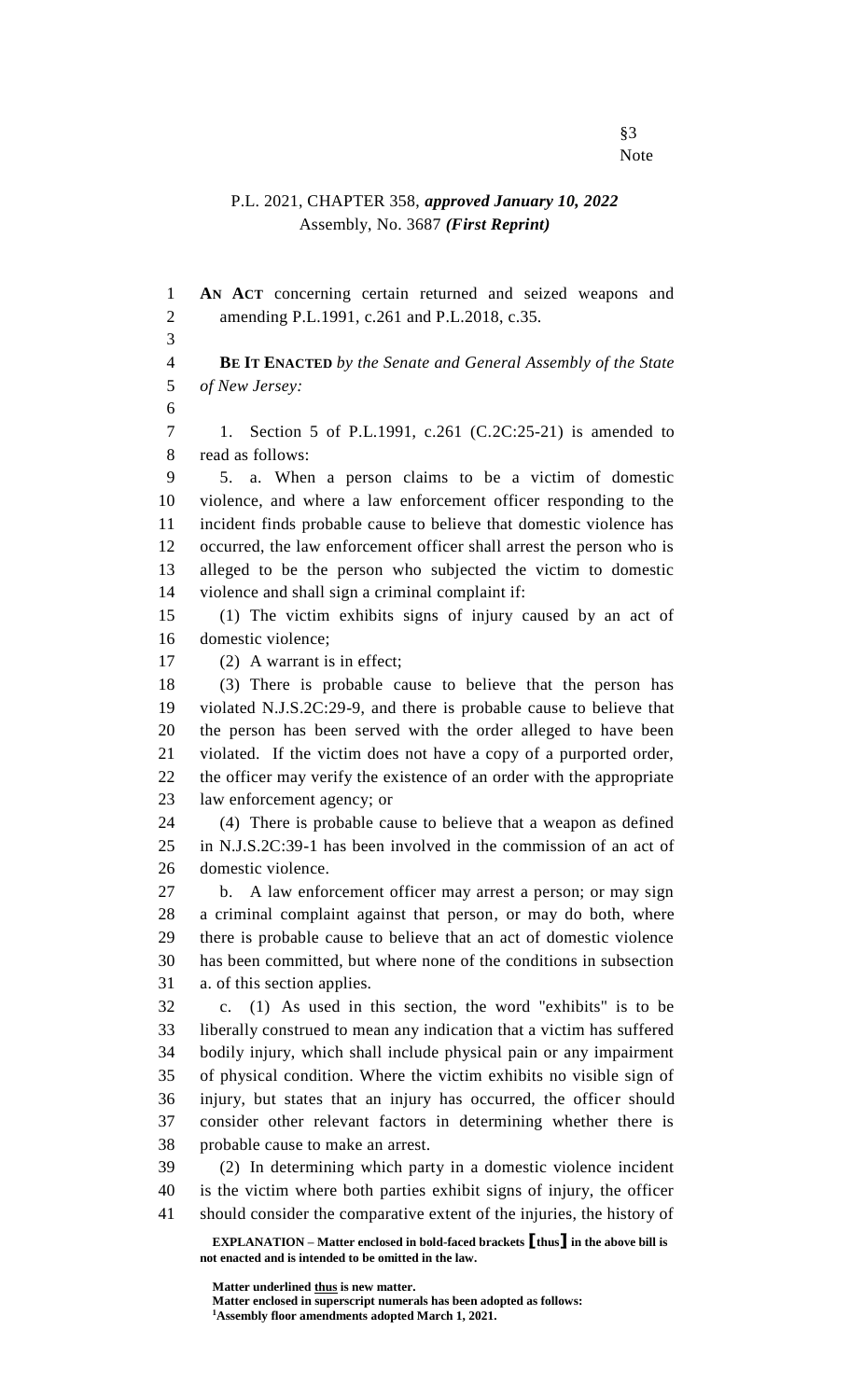domestic violence between the parties, if any, and any other relevant factors.

 (3) No victim shall be denied relief or arrested or charged under this act with an offense because the victim used reasonable force in self defense against domestic violence by an attacker.

 d. (1) In addition to a law enforcement officer's authority to seize any weapon that is contraband, evidence or an instrumentality of crime, a law enforcement officer who has probable cause to believe that an act of domestic violence has been committed shall:

 (a) question persons present to determine whether there are weapons on the premises; and

 (b) upon observing or learning that a weapon is present on the premises, seize any weapon that the officer reasonably believes would expose the victim to a risk of serious bodily injury. If a law enforcement officer seizes any firearm pursuant to this paragraph, the officer shall also seize any firearm purchaser identification card or permit to purchase a handgun issued to the person accused of the act of domestic violence.

 (2) A law enforcement officer shall deliver all weapons, firearms purchaser identification cards and permits to purchase a handgun seized pursuant to this section to the county prosecutor and shall append an inventory of all seized items to the domestic violence report.

 (3) Weapons seized in accordance with the "Prevention of Domestic Violence Act of 1991", P.L.1991, c.261 (C.2C:25-17 et seq.) shall be returned to the owner except upon order of the Superior Court. The prosecutor who has possession of the seized weapons may, upon notice to the owner, petition a judge of the Family Part of the Superior Court, Chancery Division, within 45 days of seizure, to obtain title to the seized weapons, or to revoke any and all permits, licenses and other authorizations for the use, possession, or ownership of such weapons pursuant to the law governing such use, possession, or ownership, or may object to the return of the weapons on such grounds as are provided for the initial rejection or later revocation of the authorizations, or on the grounds that the owner is unfit or that the owner poses a threat to the public in general or a person or persons in particular.

 A hearing shall be held and a record made thereof within 45 days of the notice provided above. No formal pleading and no filing fee shall be required as a preliminary to such hearing. The hearing shall be summary in nature. Appeals from the results of the hearing shall be to the Superior Court, Appellate Division, in accordance with the law.

 If the prosecutor does not institute an action within 45 days of seizure, the seized weapons shall be returned to the owner. After the hearing the court shall order the return of the firearms, weapons and any authorization papers relating to the seized weapons to the owner if the court determines the owner is not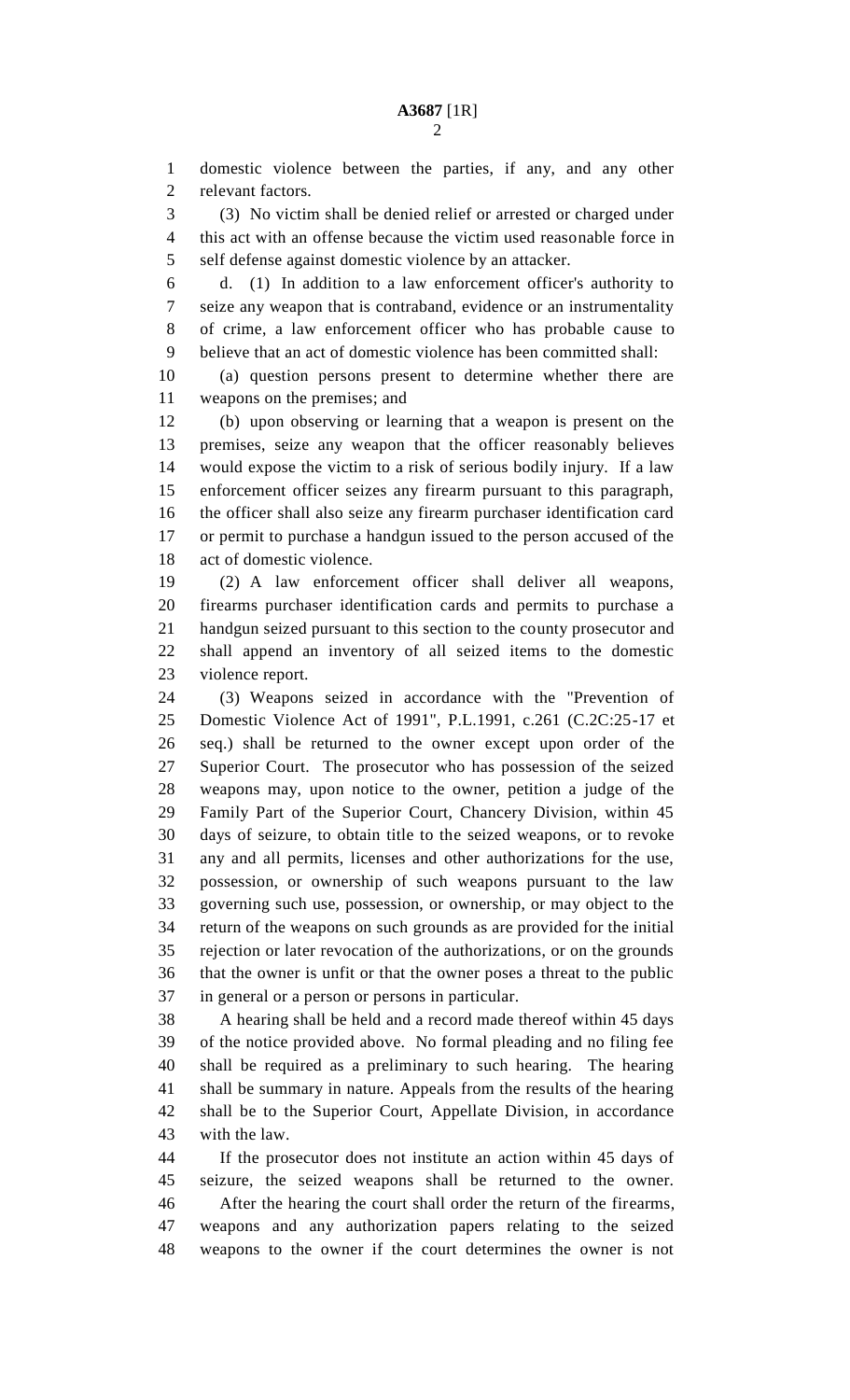subject to any of the disabilities set forth in **[**N.J.S.2C:58-3c.**]** subsection c. of N.J.S.2C:58-3 and finds that the complaint has been dismissed at the request of the complainant and the prosecutor determines that there is insufficient probable cause to indict; or if the defendant is found not guilty of the charges; or if the court 6 determines that the domestic violence situation no longer exists.  $At$  least 10 days prior to returning the seized weapons, the prosecutor 8 shall notify each claimant or victim that the weapons will be returned to the owner.

 Nothing in this act shall impair the right of the State to retain evidence pending a criminal prosecution. Nor shall any provision of this act be construed to limit the authority of the State or a law enforcement officer to seize, retain or forfeit property pursuant to chapter 64 of Title 2C of the New Jersey Statutes.

 If, after the hearing, the court determines that the weapons are not to be returned to the owner, the court may:

 (a) With respect to weapons other than firearms, order the prosecutor to dispose of the weapons if the owner does not arrange for the transfer or sale of the weapons to an appropriate person within 60 days; or

 (b) Order the revocation of the owner's firearms purchaser identification card or any permit, license or authorization, in which case the court shall order the owner to surrender any firearm seized and all other firearms possessed to the prosecutor and shall order the prosecutor to dispose of the firearms if the owner does not arrange for the sale of the firearms to a registered dealer of the firearms within 60 days; or

 (c) Order such other relief as it may deem appropriate. When the court orders the weapons forfeited to the State or the prosecutor is required to dispose of the weapons, the prosecutor shall dispose of the property as provided in N.J.S.2C:64-6.

 (4) A civil suit may be brought to enjoin a wrongful failure to return a seized firearm where the prosecutor refuses to return the weapon after receiving a written request to do so and notice of the owner's intent to bring a civil action pursuant to this section. Failure of the prosecutor to comply with the provisions of this act shall entitle the prevailing party in the civil suit to reasonable costs, including attorney's fees, provided that the court finds that the prosecutor failed to act in good faith in retaining the seized weapon. (5) No law enforcement officer or agency shall be held liable in any civil action brought by any person for failing to learn of, locate or seize a weapon pursuant to this act, or for returning a seized

- weapon to its owner.
- (cf: P.L.2003, c.277, s.1)
- 

 2. Section 7 of P.L.2018, c.35 (C.2C:58-26) is amended to read as follows: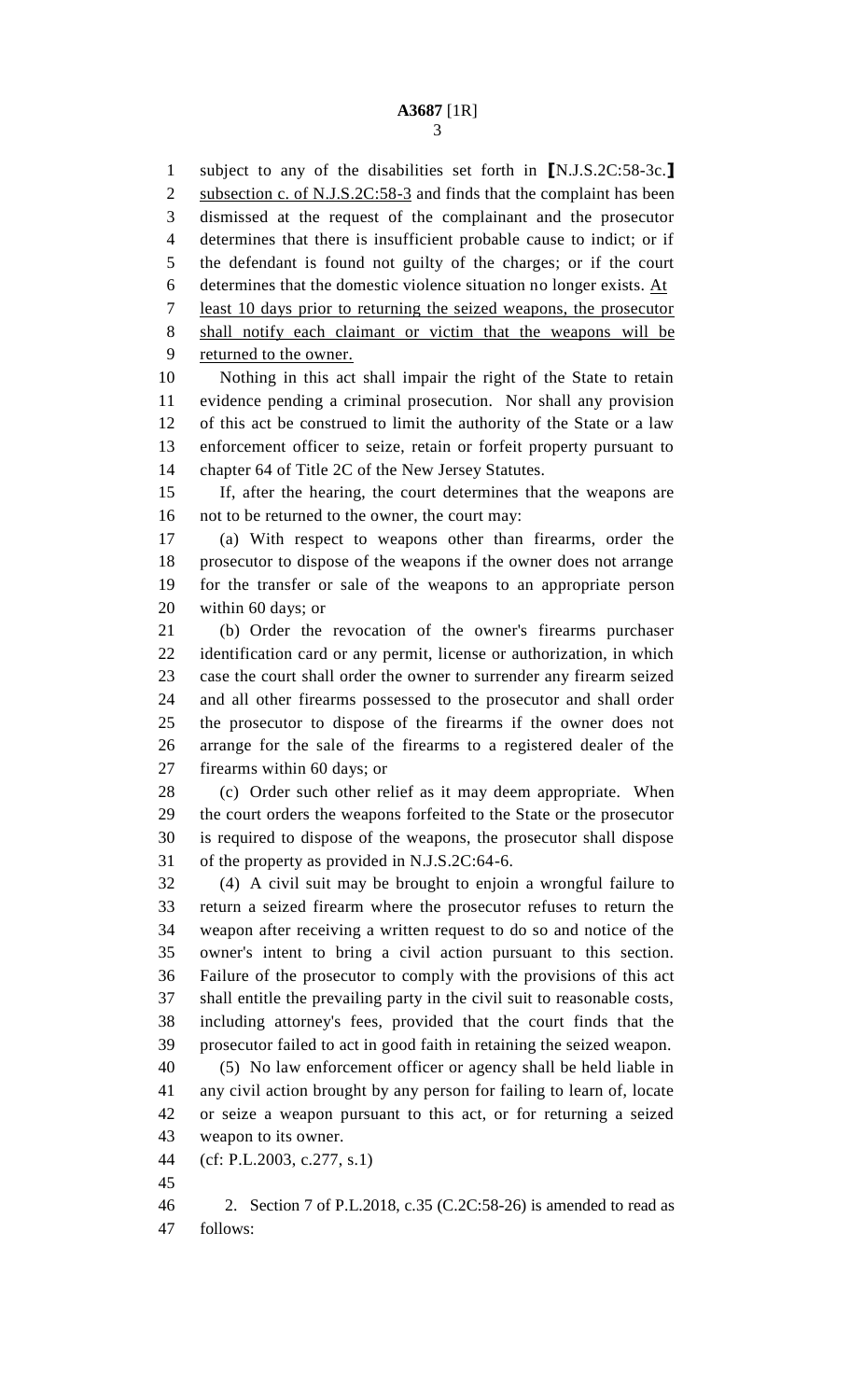7. a. When a temporary or final extreme risk protective order is issued pursuant to section 4 or 5 of P.L.2018, c.35 (C.2C:58-23 or C.2C:58-24), the court shall order the respondent to surrender to the local law enforcement agency all firearms and ammunition in the respondent's custody or control, or which the respondent owns or possesses, and any firearms purchaser identification card, permit to purchase a handgun, or permit to carry a handgun held by the respondent. The court also shall notify the respondent that the respondent is prohibited from purchasing firearms or ammunition or applying for a firearms purchaser identification card, permit to purchase a handgun, or permit to carry a handgun.

 b. If the petition for the temporary extreme risk protective order indicates that the respondent owns or possesses any firearms or ammunition, the court shall issue a search warrant with the temporary or final extreme risk protective order and the law enforcement officer who serves the order shall request that all firearms and ammunition immediately be surrendered.

 (1) The respondent immediately shall surrender, in a safe manner, all firearms and ammunition in the respondent's custody or control, or which the respondent owns or possesses, and any firearms purchaser identification card, permit to purchase a handgun, or permit to carry a handgun held by the respondent to the control of the law enforcement officer.

 (2) The respondent may request that the law enforcement agency sell all firearms and ammunition in a safe manner to a federally licensed firearms dealer pursuant to section 8 of P.L.2018, c.35 (C.2C:58-27).

 (3) The law enforcement officer or licensed firearms dealer taking possession of any firearms or ammunition pursuant to this subsection shall issue a receipt identifying all firearms and ammunition that have been surrendered by the respondent. The officer or dealer shall provide a copy of the receipt to the respondent at the time of surrender. (4) If the respondent surrenders firearms and ammunition to a law enforcement officer pursuant to paragraph (1) of this subsection or surrenders or sells firearms and ammunition to a licensed dealer pursuant to paragraph (2) of this subsection, the respondent shall, within 48 hours after being served with the order, file the receipt with the county prosecutor. Failure to timely file the receipt or copy of the receipt shall constitute contempt of the order.

 c. The court which issued the protective order may issue a search warrant for a firearm or ammunition that is in the custody or control of, owned, or possessed by a respondent who is subject to a temporary or final protective order issued pursuant to section 4 or 5 of P.L.2018, c.35 (C.2C:58-23 or C.2C:58-24) if the respondent has lawfully been served with that order and has failed to surrender the firearm or ammunition as required by this section.

 d. The respondent may petition the agency for the return of any surrendered firearms or ammunition upon termination of an order